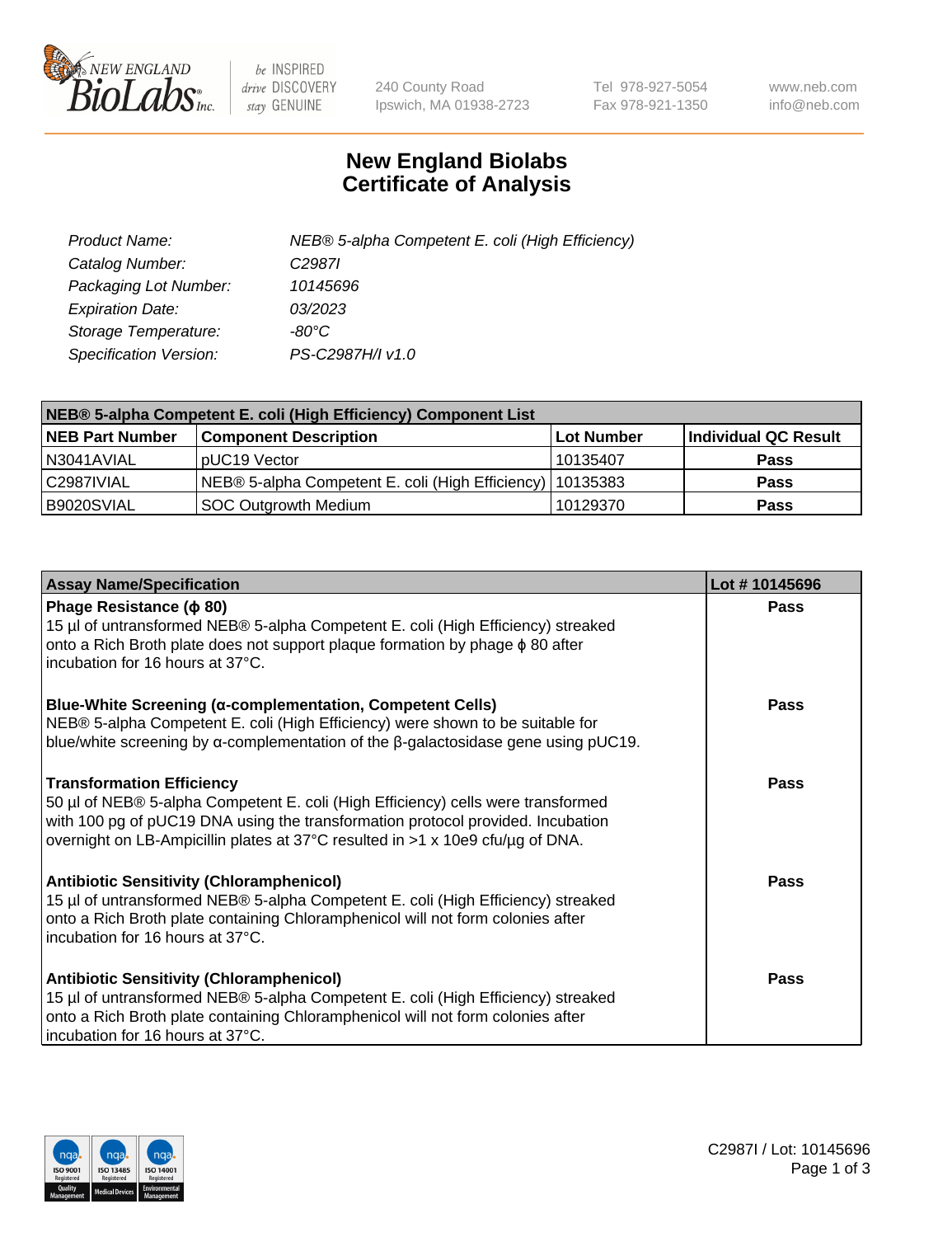

be INSPIRED drive DISCOVERY stay GENUINE

240 County Road Ipswich, MA 01938-2723 Tel 978-927-5054 Fax 978-921-1350

www.neb.com info@neb.com

| <b>Assay Name/Specification</b>                                                                                                                                                                                                                          | Lot #10145696 |
|----------------------------------------------------------------------------------------------------------------------------------------------------------------------------------------------------------------------------------------------------------|---------------|
| <b>Antibiotic Sensitivity (Ampicillin)</b><br>15 µl of untransformed NEB® 5-alpha Competent E. coli (High Efficiency) streaked<br>onto a Rich Broth plate containing Ampicillin will not form colonies after<br>incubation for 16 hours at 37°C.         | Pass          |
| <b>Antibiotic Sensitivity (Streptomycin)</b><br>15 µl of untransformed NEB® 5-alpha Competent E. coli (High Efficiency) streaked<br>onto a Rich Broth plate containing Streptomycin will not form colonies after<br>incubation for 16 hours at 37°C.     | Pass          |
| <b>Antibiotic Sensitivity (Spectinomycin)</b><br>15 µl of untransformed NEB® 5-alpha Competent E. coli (High Efficiency) streaked<br>onto a Rich Broth plate containing Spectinomycin will not form colonies after<br>incubation for 16 hours at 37°C.   | Pass          |
| <b>Antibiotic Sensitivity (Nitrofurantoin)</b><br>15 µl of untransformed NEB® 5-alpha Competent E. coli (High Efficiency) streaked<br>onto a Rich Broth plate containing Nitrofurantoin will not form colonies after<br>incubation for 16 hours at 37°C. | <b>Pass</b>   |
| <b>Antibiotic Sensitivity (Kanamycin)</b><br>15 µl of untransformed NEB® 5-alpha Competent E. coli (High Efficiency) streaked<br>onto a Rich Broth plate containing Kanamycin will not form colonies after incubation<br>for 16 hours at $37^{\circ}$ C. | Pass          |
| <b>Antibiotic Sensitivity (Tetracycline)</b><br>15 µl of untransformed NEB® 5-alpha Competent E. coli (High Efficiency) streaked<br>onto a Rich Broth plate containing Tetracycline will not form colonies after<br>incubation for 16 hours at 37°C.     | Pass          |

This product has been tested and shown to be in compliance with all specifications.

One or more products referenced in this document may be covered by a 3rd-party trademark. Please visit <www.neb.com/trademarks>for additional information.